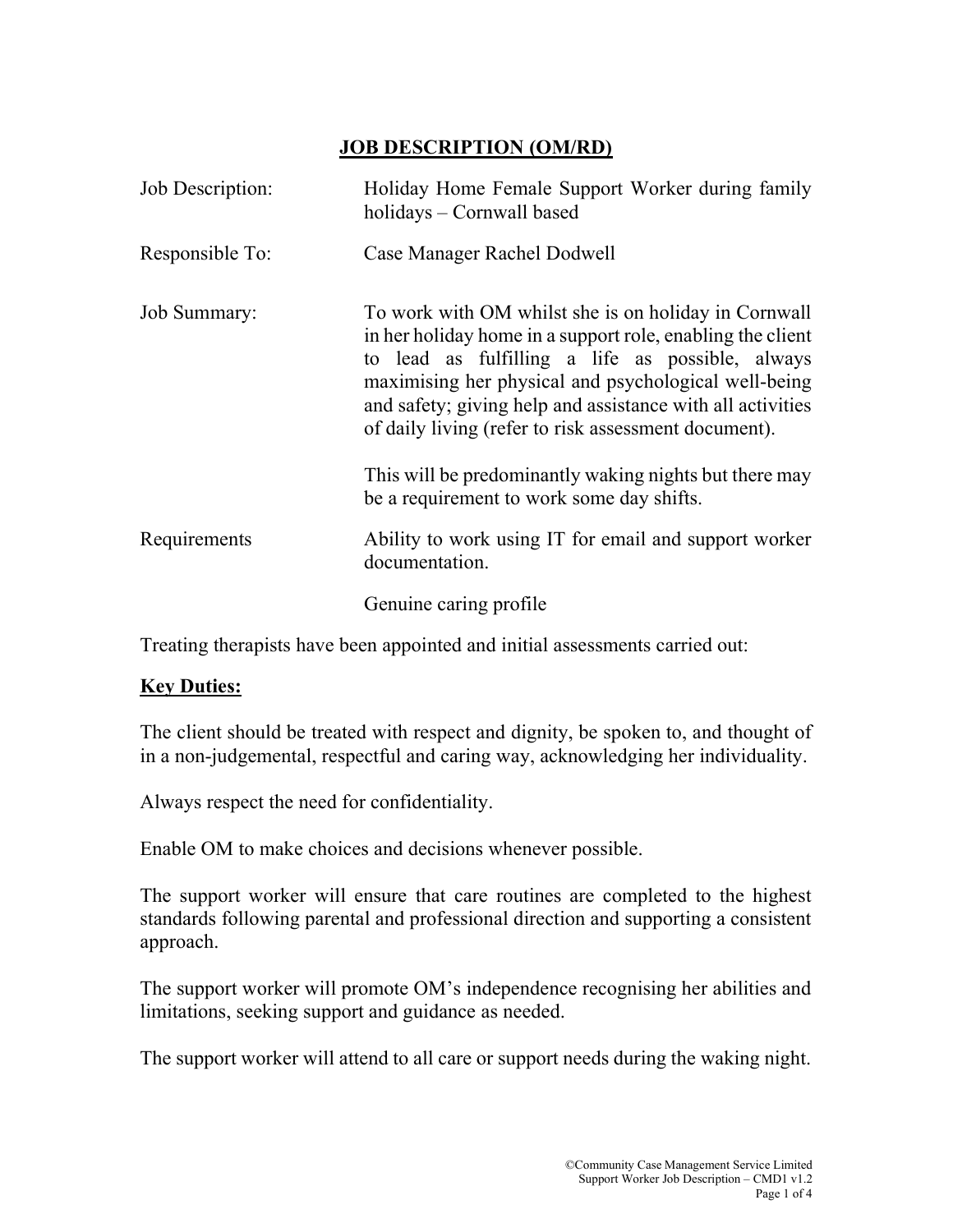The support worker will enable the client to access age-appropriate activities whilst on holiday.

To implement therapeutic principles as taught and relevant to the shift worked.

To utilise communication techniques as advised.

To utilise behaviour management techniques as advised. This will include distraction, de-escalation and restraint.

To work as part of a team and communicate appropriately with fellow team members.

To escort OM on outings as required and relevant to the shift worked.

To liaise with and support the family as required.

To be aware of any significant changes in the client's health, functioning or behaviour, and inform the client's family, case manager and team leader as appropriate.

Within reason, to adapt support according to changing needs, as directed.

Read and keep updated with all CCMS policies and procedures.

The support worker will ensure that their knowledge is updated and that any training needs are discussed with the case manager. The support worker will participate in training as identified by the case manager.

## Aids to Daily Living: Ξ

- i) To assist with personal care including washing, dressing, oral care, and showering.
- ii) To assist with toileting and ensure appropriate personal hygiene is maintained.
- iii) To assist with feeding techniques following agreed feeding regime.
- iv) To administer medication following medication regime.
- v) To participate in manual handling as specified for the client.
- vi) To help to keep OM's room clean and tidy.
- vii) To assist with OM's laundry, washing and ironing and ensure OM is always well presented and cleanly dressed.
- viii) Report any breakages as soon as possible.
- ix) Report any hazards or health and safety concerns as soon as possible.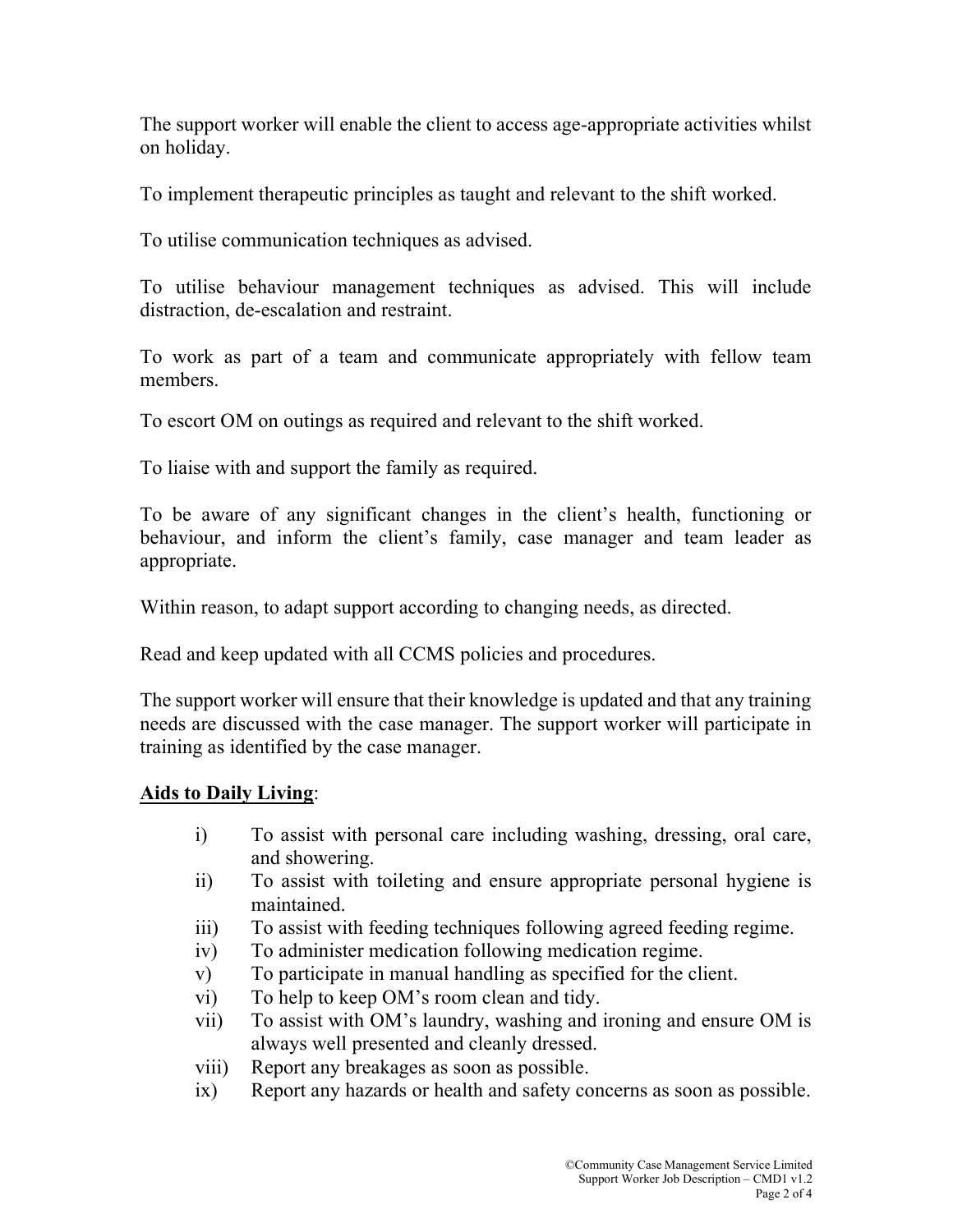| $\mathbf{x})$ | Check all equipment is in safe working order as per risk assessment<br>requirements.                                                                                                                                                                                                                                                                                                                                                                                                           |  |  |  |  |  |
|---------------|------------------------------------------------------------------------------------------------------------------------------------------------------------------------------------------------------------------------------------------------------------------------------------------------------------------------------------------------------------------------------------------------------------------------------------------------------------------------------------------------|--|--|--|--|--|
| xi)           | Take OM on outings and activities as agreed with the team leader and<br>family.                                                                                                                                                                                                                                                                                                                                                                                                                |  |  |  |  |  |
| Petty Cash:   | Be responsible for any "petty cash" which may be made<br>available to you and keep a record of expenditure with<br>receipts for the case manager.                                                                                                                                                                                                                                                                                                                                              |  |  |  |  |  |
| Pay Monthly:  | A form will be forwarded to you for completion<br>regarding details required. Hours will be collected by<br>$24th$ of Month to be sent to payroll. You will be paid by<br>BACS for the $1st$ of each month or as soon as can be<br>arranged thereafter.                                                                                                                                                                                                                                        |  |  |  |  |  |
| Contract:     | There will be a six-month probationary period with a<br>formal appraisal three months thereafter.                                                                                                                                                                                                                                                                                                                                                                                              |  |  |  |  |  |
|               | Initially a letter of appointment will be given, which<br>will contain your holiday entitlement, sickness<br>arrangements, hourly rate etc.                                                                                                                                                                                                                                                                                                                                                    |  |  |  |  |  |
| Liaison:      | All carers must attend meetings with the case manager<br>and therapists and these meetings will be held not more<br>frequently than monthly. Due to the geographical<br>distances involved this will be through zoom or other<br>video call link. However it may be necessary to call a<br>meeting earlier when you will be expected to make all<br>reasonable arrangements to attend. You will receive<br>payment for attending meetings or trainings sessions if<br>not on duty at the time. |  |  |  |  |  |

Part of your role is to carry out any reasonable request.

Please acknowledge that you have received the Support Worker Job Description outlining the responsibilities of a Support Worker which will be discussed in more detail as part of your training.